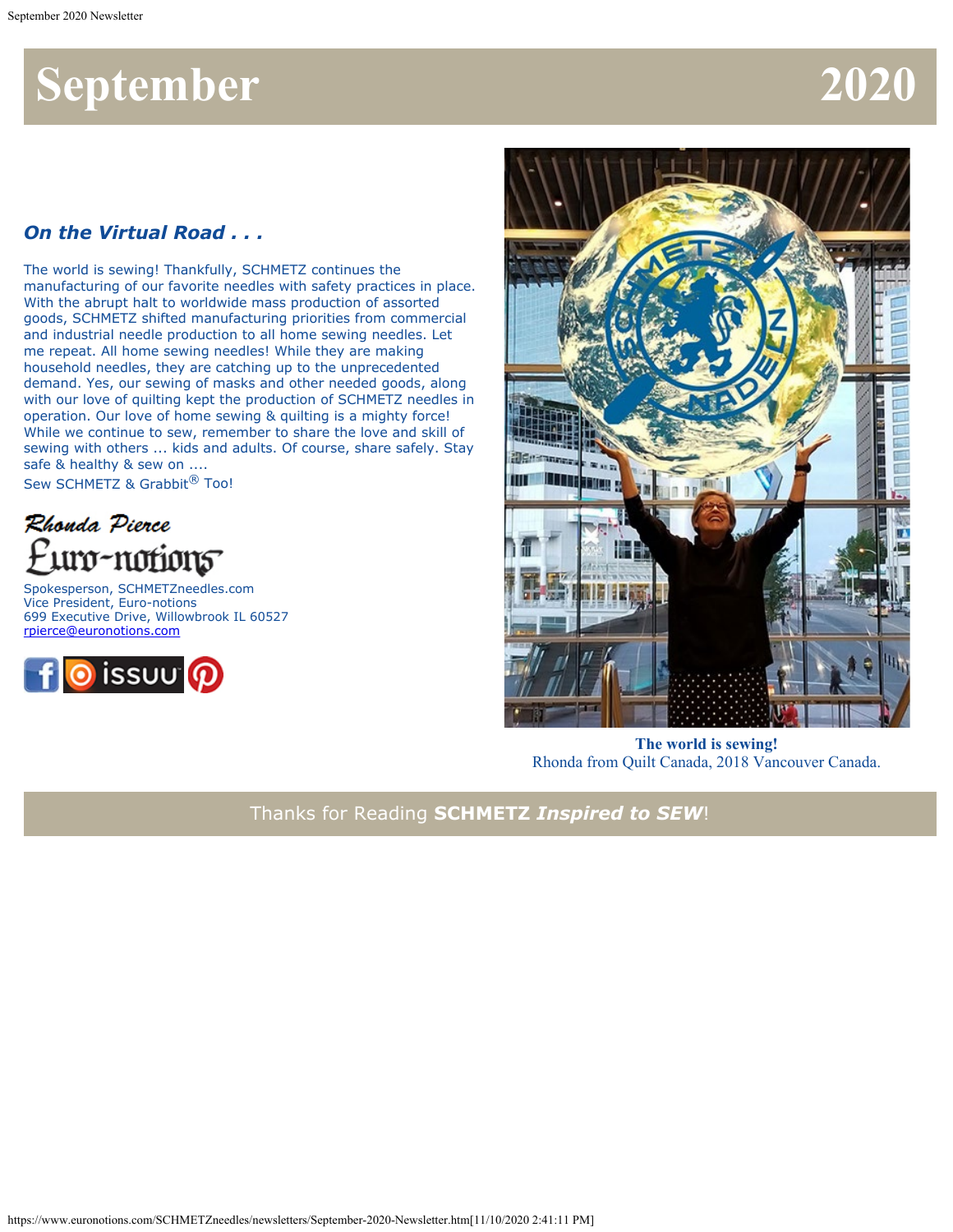

**SCHMETZ** *Inspired to SEW #81* **Marti Michell** Live now at [http://www.schmetzneedles.com](http://www.schmetzneedles.com/archived-digital-magazines/).

We know Marti Michell as a mover & shaker in the quilt industry. International quilter, designer, author, business woman, Craftsy instructor, founder of the wildly popular Schoolhouse Series at International Quilt Market are just a few of Marti's diverse endeavors. Two years ago, Rita Farro & I visited Marti's special exhibit at the International Quilt Study Center & Museum in Lincoln NE. We were awestruck at Marti's vast contributions. Rita Farro's interview captures Marti's remarkable career. Thankfully Marti supplied a timeline too. We feel as if for the first time we are seeing and comprehending Marti's vast contributions to the home quilting industry. Curious, creative, tenacious, professional, all wrapped up into a friendly & kind Marti Michell. Marti is not only a mover & shaker, she is an icon in our wonderful quilt world. Thank you Marti for your kindness and immeasurable contributions to our industry. [Click HERE.](https://issuu.com/schmetzneedles/docs/its81-sep20?fr=sOGQwZjE3NTM3)



#### **Gemstone Quilts**

After seven years of experimentation, MJ Kinman mastered her vision of gemstone quilts. MJ's traditional piecing technique is brilliant and now accessible to everyone. In her new book, **Gemstone Quilts**, MJ applies cut, color, and clarity for creating luminous quilts. Now you, too, can create a treasure chest of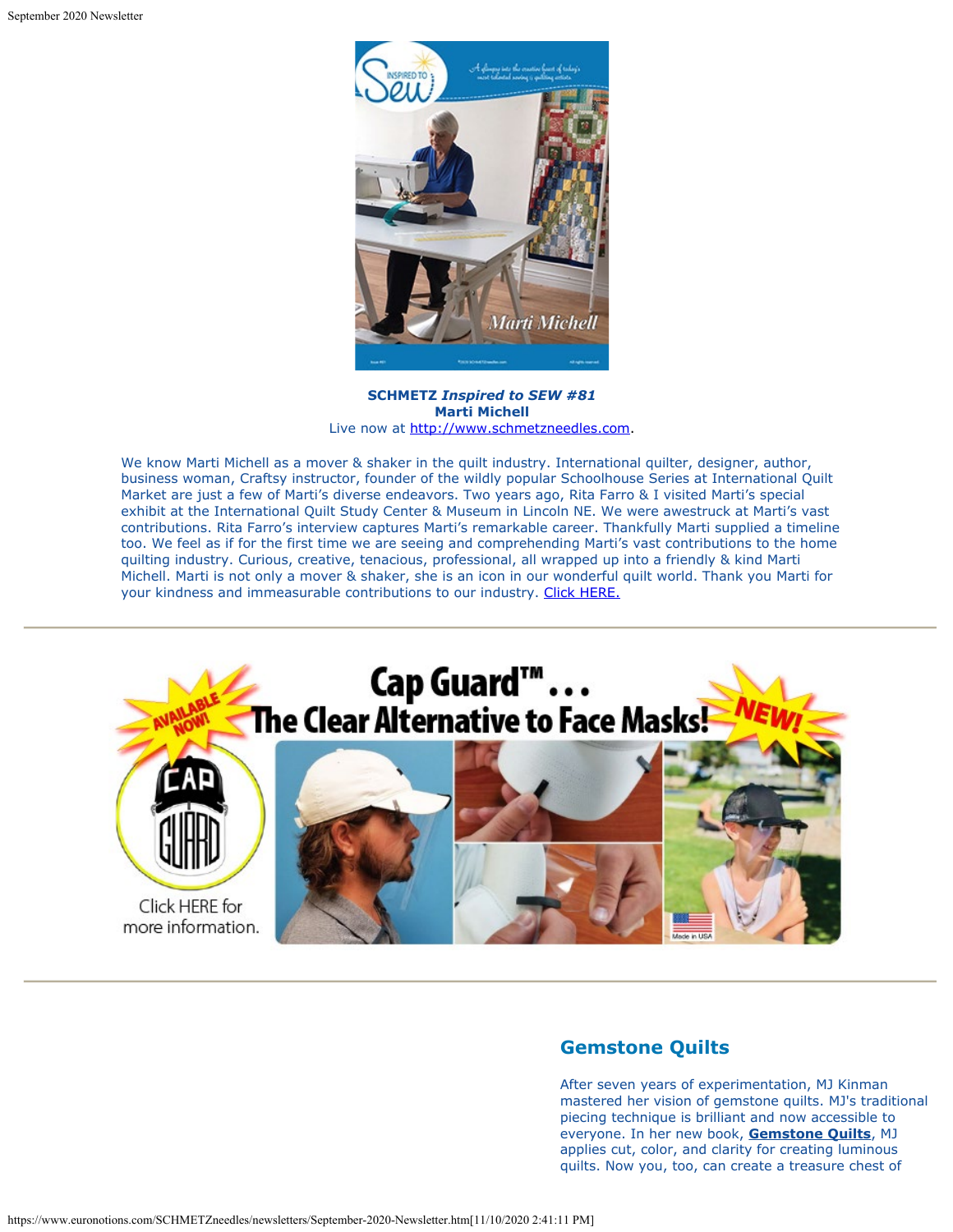

sparkling gem quilts. If you can't wait for her new book, check out MJ's profile in **SCHMETZ** *Inspired to SEW* #62:

[https://issuu.com/schmetzneedles/docs/its62-feb19-?](https://issuu.com/schmetzneedles/docs/its62-feb19-?e=10258703/67409215) [e=10258703/67409215](https://issuu.com/schmetzneedles/docs/its62-feb19-?e=10258703/67409215)

Click ARROW for an illuminating book preview.

#### **SCHMETZ Needle Fact - Copy & Paste into Your Own Newsletter or Blog!**

#### **Making masks?**

Popular needle choices for mask making: Universal, Microtex, Super NonStick, Jeans.

Let fabric, project density, and needle availability dictate your SCHMETZ needle choice.





[Click HERE for information.](https://blog.shannonfabrics.com/blog/ultimate-national-sewing-month-giveaway)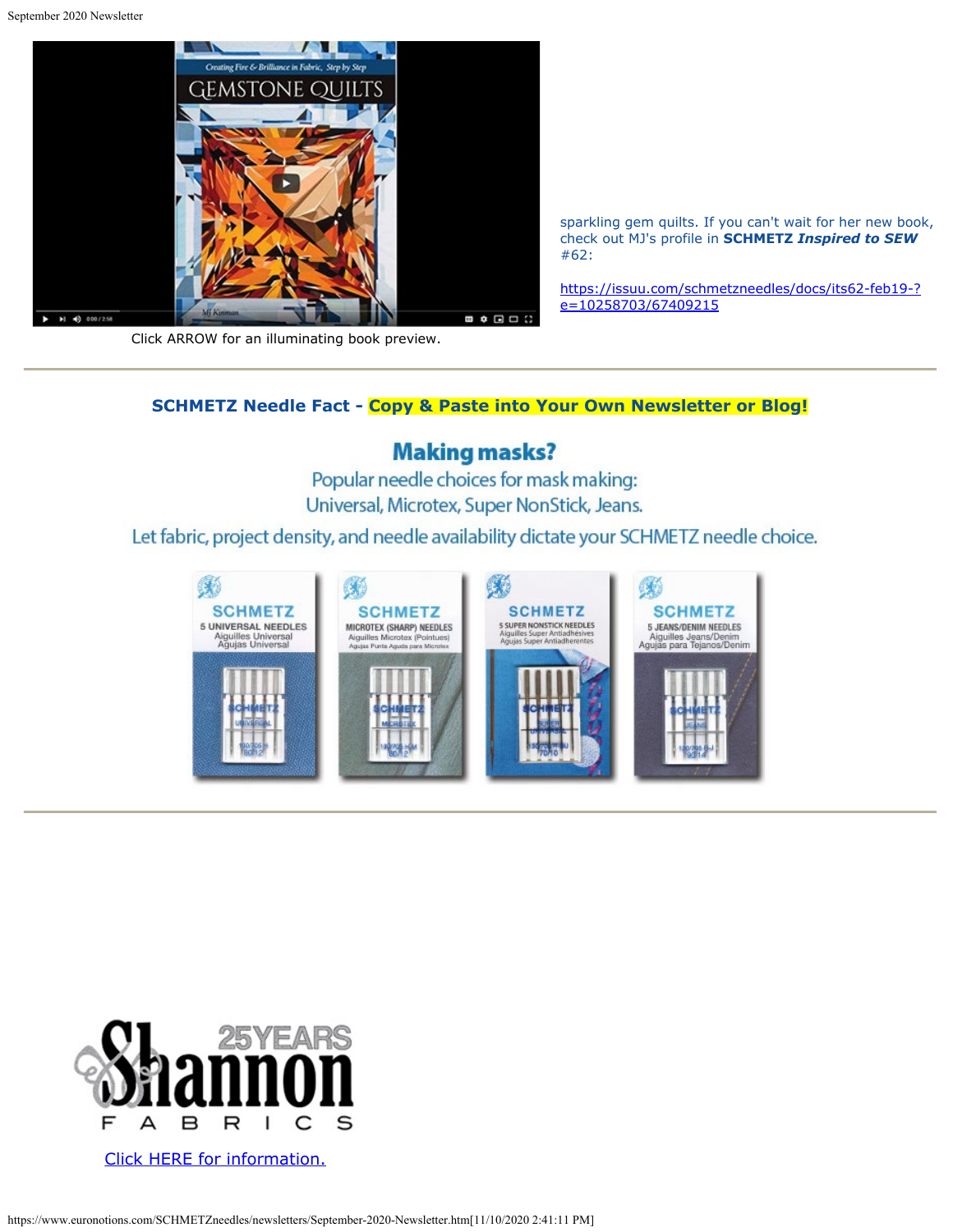# The Ultimate National Sewing Month

Over \$2,500 in prizes!





### **Are You Using these Back Issues to Support the Products and Talent Visiting Your Store?**



Quilting in the Valley

#### **SCHMETZ** *Inspired to SEW*



Issue 79 Coping with the Pandemic

<http://www.schmetzneedles.com/archived-digital-magazines/>



Issue 78 Ecclesiastical Sewing

*Where's Rhonda?*

*2020 Schedule* **(Maroon color indicates Wholesale Venue)**

**Bernina Sewing World** Virtual SCHMETZ Class\* October 3

**[Faithful Circle Quilters Guild](http://www.fcquilters.com/)\*** November 18 Downers Grove IL

**[Quilting By The Sea Virtual](http://www.quiltguildbythesea.com/)\*** October 13 Boca Raton FL Lecture

**[Original Sewing & Quilt Expo Virtual](https://sewingexpo.com/)\*** October 15